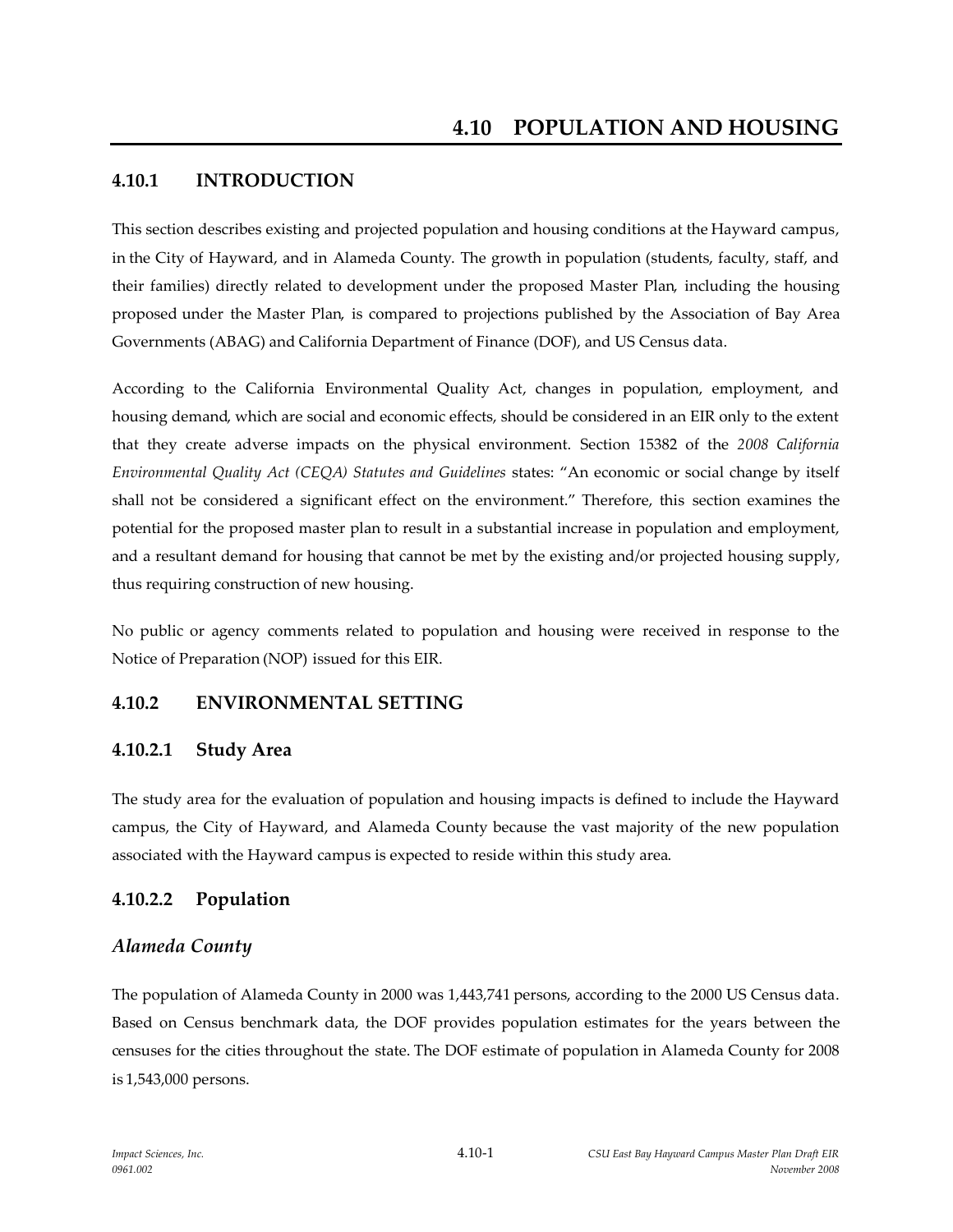ABAG publishes estimates of historical, current, and projected populations in the study area in *Projections 2007, Forecasts for the San Francisco Bay Area to the Year 2035* (published December 2006). ABAG provides population estimates in 5-year increments and projects that the population of Alameda County would be 1,571,400 in the year 2010. ABAG estimates that the county population would grow to 1,858,800 persons by 2030. This would be an increase of approximately 287,400 persons over the 2010 population and 315,800 persons over the 2008 population in Alameda County.

### *City of Hayward*

According to the 2000 US Census data, the population of the City of Hayward totaled 140,030 persons in 2000, an increase of 26 percent over the population in 1990. The DOF estimates the current population of the City of Hayward in 2008 to be 149,205 persons.

ABAG projects that the population of Hayward will be 152,000 by 2010. ABAG estimates that the Hayward population will grow at a rate of approximately 13.6 percent between the years 2010 and 2030, to 172,600 persons in 2030. There would be an increase of approximately 20,600 persons over the 2010 population in the City of Hayward during buildout of the proposed Master Plan. According to ABAG projections, the average household size in Hayward would be 3.095 persons per household in 2030.

#### *Hayward Campus*

Enrollment at the Hayward campus in the fall of 2007 included 8,758 Full Time Equivalent students (FTES). The term FTES is defined as the equivalent to 15 units taken for undergraduates and 12 units for graduate students for the three-quarter academic year excluding summer enrollment and students who do not require instructional space on campus, such as students participating in online courses or field studies. Existing facilities on the campus can support a student enrollment of up to 12,586 FTES. In addition to FTES, headcount figures, which include all enrolled individuals, are required to plan for growth on the campus. Based on a headcount figures, as of fall 2007 12,224 students were enrolled at the campus. Generally, the FTES to headcount ratio is approximately 3:4. In fall 2007, the total number of students living on the campus was about 800 students. With the completion of Pioneer Heights Phase III project in fall 2008 nearly 1,300 students are currently living on the campus. Based on place of residence data for students, approximately 16.5 percent of students attending the Hayward campus live in Hayward.

Employment data for fall of 2007 show that the Hayward campus employees include 738 faculty and 847 staff (headcount). Faculty and staff involved in online instruction are included in headcount figures because they require office space and other facilities. As there is no faculty or staff housing on campus, all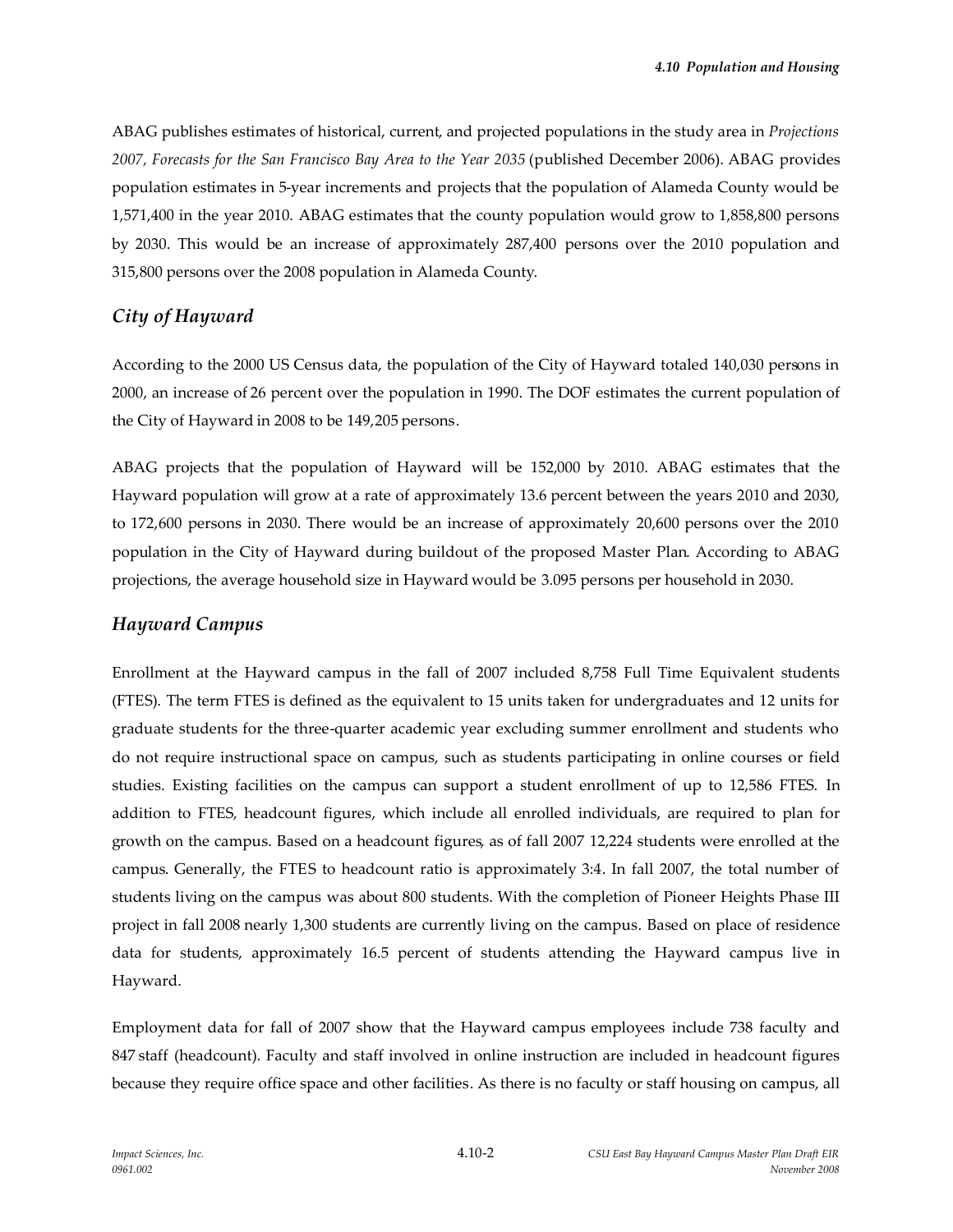of the faculty and staff currently live off campus, with about 22 percent of the total employee population living in Hayward.

## **4.10.2.3 Housing**

## *Alameda County*

The 2000 US Census data indicated that as of 2000, there were 540,183 housing units in Alameda County. ABAG estimates that the number of occupied housing units in Alameda County would be 564,880 in 2010, and would increase to 671,700 in 2030.

# *City of Hayward*

The 2000 US Census data indicated that as of 2000, there were 45,922 housing units in the City of Hayward. ABAG estimates that the number of occupied housing units in Hayward would be 48,150 in 2010, and would increase to 54,960 in 2030.

## *Hayward Campus*

Approximately 800 student beds are provided within the Pioneer Heights I and II student housing complexes. Pioneer Heights III, which includes 472 new student beds and a dining facility, is in the final stages of construction and will open in fall 2008, bringing the total number of students living on campus to nearly 1,300. Currently, no faculty or staff housing units are provided on the Hayward campus.

# **4.10.3 REGULATORY SETTING**

There are no laws or regulations specifically related to population or housing that would apply to the proposed project. The City of Hayward's General Plan policies related to housing are presented below for informational purposes.

## **4.10.3.1 City of Hayward General Plan**

The Housing Element of the City of Hayward General Plan describes the City's housing strategy to meet identified housing and to achieve the adopted goals and objectives. The general plan includes the following policy to encourage the development of an adequate supply of housing within the City.

**Policy 1:** Encourage the provision of an adequate supply of housing units in a variety of housing types which accommodate the diverse housing needs of those who live or wish to live in the city.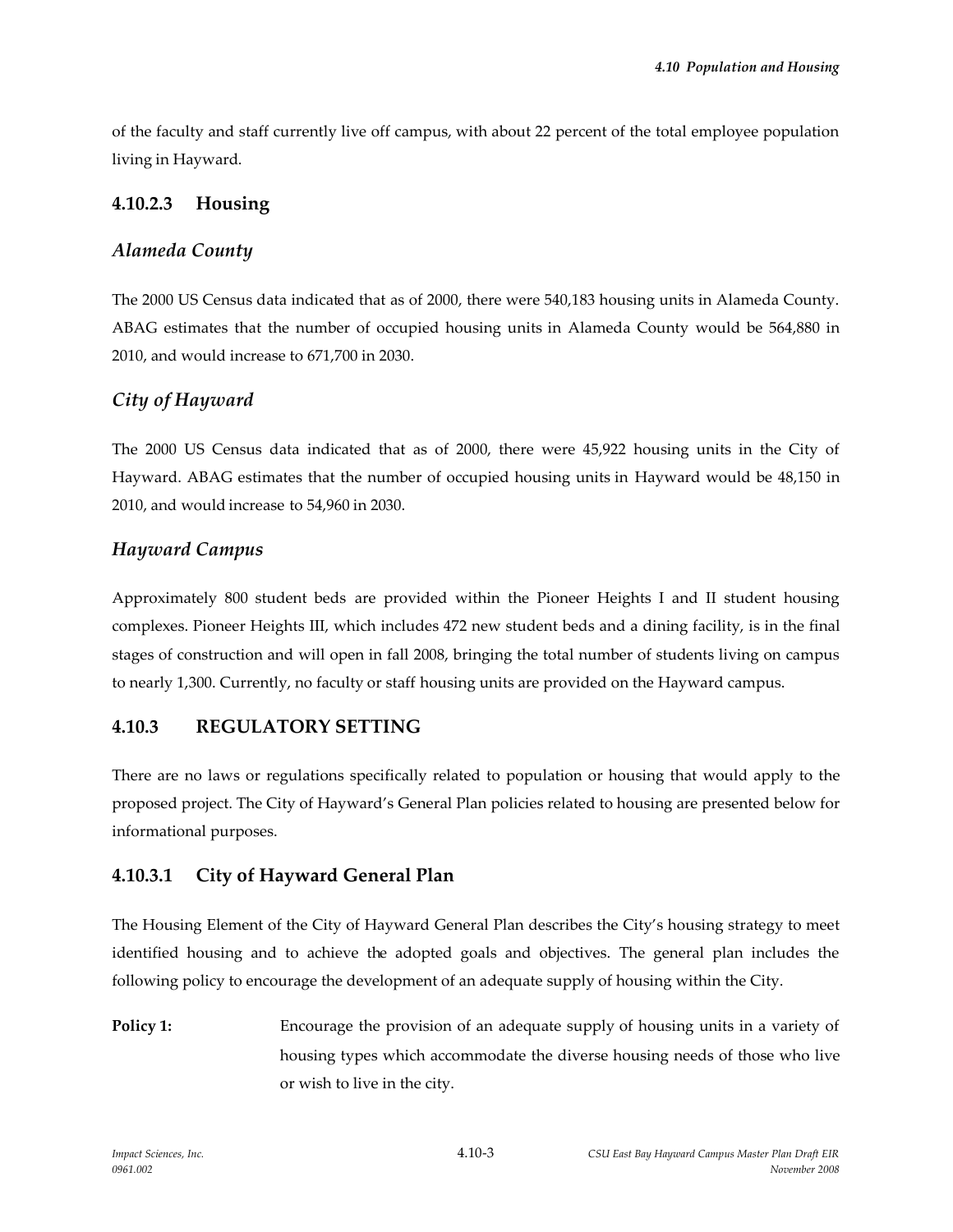**Policy 2:** Ensure the safety and habitability of the City's housing units and the quality of its residential areas.

## **4.10.4 IMPACTS AND MITIGATION MEASURES**

### **4.10.4.1 Standards of Significance**

In accordance with Appendix G of the *State CEQA Guidelines* and the CSU CEQA Handbook, the impact of the proposed project related to population and housing would be considered significant if it would:

- Induce substantial population growth in an area, either directly (for example, new homes and businesses) or indirectly (for example, through extension of roads or other infrastructure).
- Displace substantial numbers of existing housing, necessitating the construction of replacement housing elsewhere.
- Displace substantial numbers of people, necessitating the construction of replacement housing elsewhere.

As discussed above, this section examines the potential for campus development under the proposed Master Plan to result in a substantial increase in population and employment, and a resultant demand for housing that cannot be met by the existing and/or projected housing supply, thus requiring construction of new housing. Therefore, the analysis under the first standard of significance addresses this topic.

## **4.10.4.2 Methodology**

In order to determine the population impacts of the proposed Master Plan, data gathered by the campus regarding the county of origin of enrolled students were examined. That data show that of all the students enrolled at the campus in fall 2007, 54.7 percent of the students were already residing in Alameda County at the time of enrollment, 28.8 percent were living within the rest of the Bay Area, and only 16.5 percent of the students were living outside the Bay Area at the time of enrollment. For purposes of analysis below, it was assumed that in the future, as the campus's enrollment level increases, only 16.5 percent of the new students would be non-local or "new" and would relocate into the Bay Area. Similar data were not available for faculty and staff, and for these populations, it was assumed that 100 percent of the new faculty that would be hired in the future would be non-local or "new" to the Bay Area. With respect to the new staff, it was assumed that 70 percent of the staff would be local and 30 percent would be non-local or "new" to the Bay Area. Based on these assumptions, **Table 4.10-1**, **Campus-Related Local and Non Local Population,** shows the non-local population that would relocate to the Bay Area to attend school or work at the buildout of the campus under the proposed Master Plan.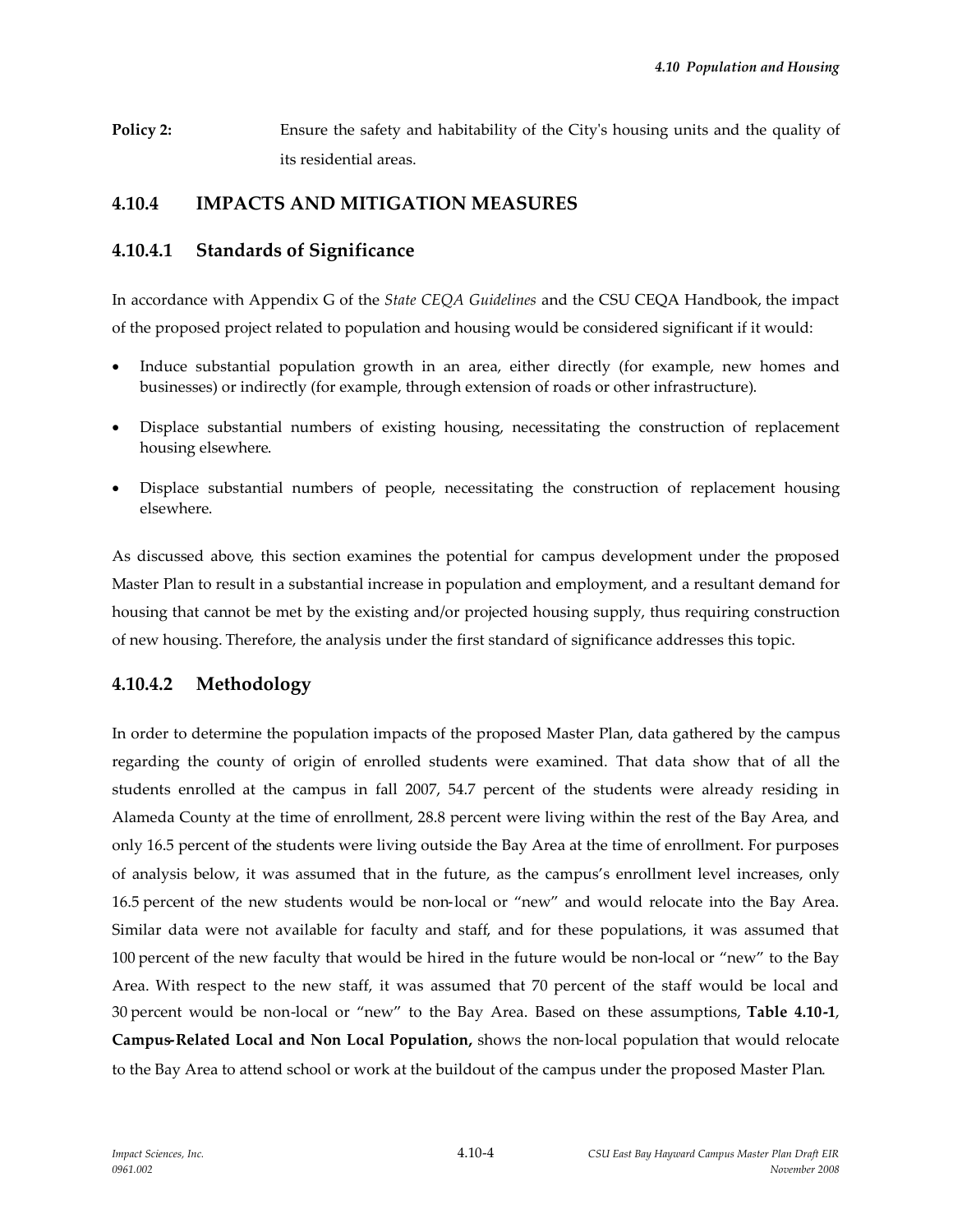| Campus-Related Local and Ivon-Local I opulation (in headcount) |        |        |          |        |           |  |  |  |  |
|----------------------------------------------------------------|--------|--------|----------|--------|-----------|--|--|--|--|
| Population                                                     | 2007   | 2030   | Increase | Local  | Non local |  |  |  |  |
| Students                                                       | 12,224 | 25,134 | 12,910   | 10,780 | 2,130     |  |  |  |  |
| Faculty                                                        | 738    | 1,517  | 779      |        | 779       |  |  |  |  |
| Staff                                                          | 847    | 1,741  | 894      | 626    | 268       |  |  |  |  |

**Table 4.10-1 Campus-Related Local and Non-Local Population (in headcount)**

Zip code data provided by the campus were examined to determine the manner in which students, faculty, and staff currently reside. Based on that data, **Table 4.10-2, Current Residence Patterns**, presents the percentage of campus population that currently resides on campus, in the city of Hayward, in Alameda County, and in the rest of the Bay Area.

**Table 4.10-2 Current Residence Patterns (Percent Total Population)**

| Population | <b>On Campus</b><br>Hayward |      | <b>Alameda County</b> | <b>Rest of Bay Area</b> |  |
|------------|-----------------------------|------|-----------------------|-------------------------|--|
| Students   | 5.9                         | 16.5 | 44.9                  | 32.8 <sup>1</sup>       |  |
| Faculty    |                             | 11.2 | 51.0                  | 37.8                    |  |
| Staff      |                             | 32.6 | 41.8                  | 25.6                    |  |

*<sup>1</sup> Assumes that all students that reported living outside of the Bay Area are currently living in the Bay Area .*

The data reported in **Tables 4.10-1** and **4.10-2** were used to estimate the number of non-local persons who would be expected to relocate into the Bay Area and the manner in which they could be expected to reside within the Bay Area.

Once the number and distribution of non-local population was determined, using the standards of significance listed above, the population and housing growth associated with the proposed Master Plan was compared to published population and housing projections to determine if the resultant demand for housing cannot be met by the existing and/or projected housing supply, thus requiring construction of new housing. As described in **Section 4.0**, **Environmental Impact Analysis**, cumulative impacts are evaluated by considering the proposed Master Plan along with buildout of the City of Hayward General Plan. As the Master Plan and City of Hayward General Plan horizon years coincide, the projections used to evaluate master plan impacts apply to the cumulative impact analysis as well.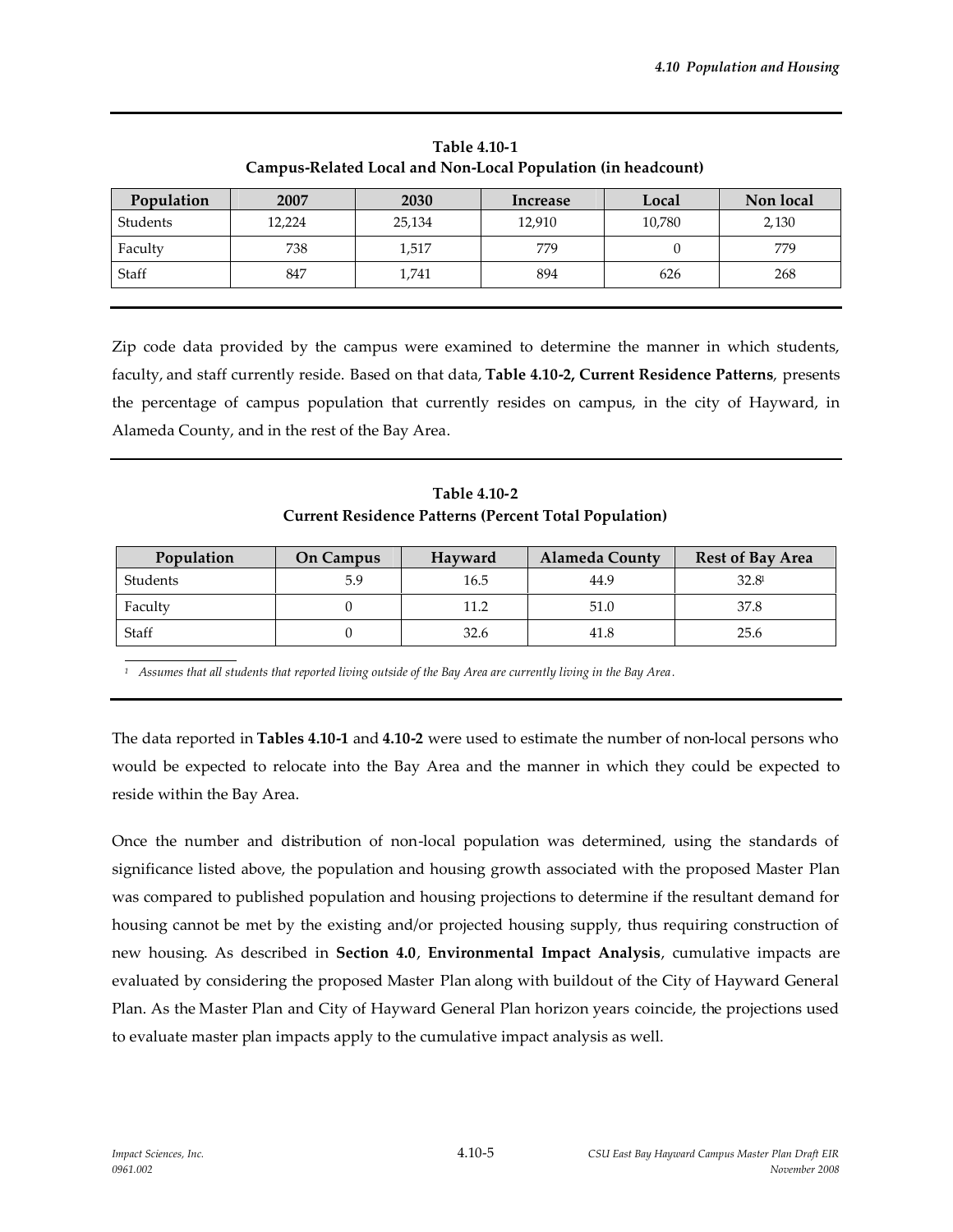## **4.10.4.3 Project Impacts and Mitigation Measures**

**MP Impact POP-1: Implementation of the proposed Master Plan would not substantially increase the population of the City of Hayward or Alameda County such that additional housing would be required, the construction of which could cause significant environmental impacts.**

#### **Level of Significance:** Less than significant

The Hayward campus as of fall 2007 had an enrollment of 8,758 FTES, with a headcount of 12,224 students. The campus is already approved to increase its enrollment up to 18,000 FTES (25,134 headcount). However, existing facilities on the campus can support a student enrollment of up to 12,586 FTE, or a headcount of 17,574 students. Approval of the proposed Master Plan would allow the campus to construct additional instructional, housing, and campus support facilities that would in turn allow the campus to continue to grow to an enrollment level of 18,000 FTES. In other words, the proposed Master Plan would facilitate the growth in student population and associated increases in faculty and staff beyond the 12,586 FTES enrollment level. However, because CEQA requires an evaluation of impacts against conditions that exist at the time that the NOP is published, the analysis below evaluates the increase in campus population from levels that existed in 2007 (latest year for which complete data were available) to the levels projected at buildout of the campus under the proposed Master Plan.

**Table 4.10-3, Campus-Related Population Increases,** presents the current and projected population associated with the campus at buildout of the proposed Master Plan. As the table shows, as a result of the implementation of the proposed Master Plan, the campus' total direct population (students, faculty, and staff) would increase by 14,583 persons, including 12,910 students, 779 faculty, and 894 staff.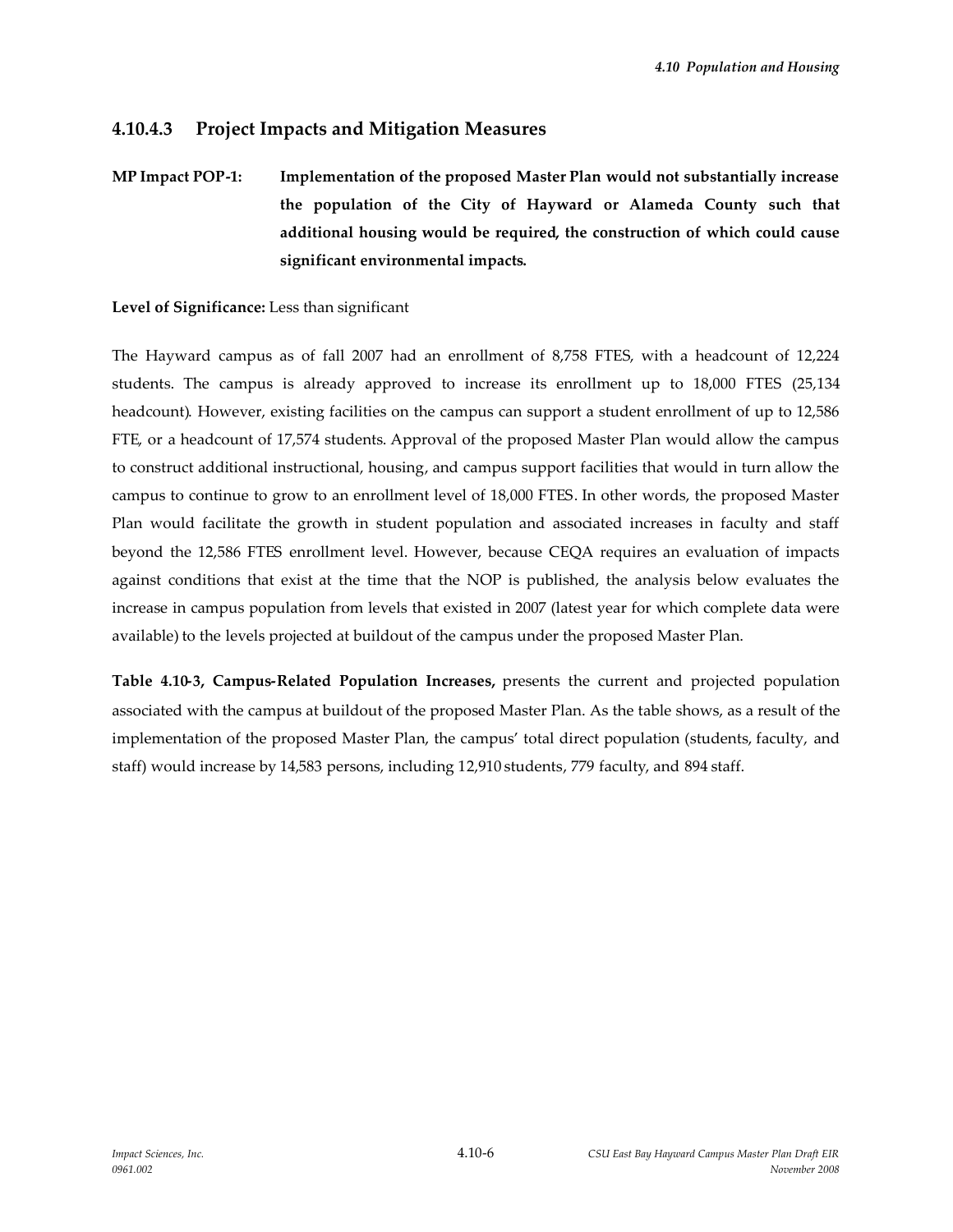| <b>Attribute</b>                               | <b>Students</b>  | Faculty  | <b>Staff</b> | Total  |  |  |  |  |  |
|------------------------------------------------|------------------|----------|--------------|--------|--|--|--|--|--|
| Change in Population                           |                  |          |              |        |  |  |  |  |  |
| 2007                                           | 12,224           | 738      | 847          | 13,809 |  |  |  |  |  |
| 2030                                           | 25,134           | 1,517    | 1,741        | 28,392 |  |  |  |  |  |
| Increase                                       | 12,910           | 779      | 894          | 14,583 |  |  |  |  |  |
| Number of Persons already living in Bay Area   | 10,780           | $\Omega$ | 626          | 11,406 |  |  |  |  |  |
| Number of Persons relocating from outside Bay  | 2,130            | 779      | 268          | 3,177  |  |  |  |  |  |
| Area                                           |                  |          |              |        |  |  |  |  |  |
| <b>Place of Residence of Non Local Persons</b> |                  |          |              |        |  |  |  |  |  |
| On-Campus                                      | 2,130            | 150      | 70           | 2,350  |  |  |  |  |  |
| Hayward                                        | $\theta$         | 70       | 64           | 134    |  |  |  |  |  |
| Alameda County                                 | $\theta$         | 320      | 83           | 403    |  |  |  |  |  |
| Rest of Bay Area                               | $\boldsymbol{0}$ | 238      | 51           | 289    |  |  |  |  |  |
| <b>Estimated Dependent Population</b>          |                  |          |              |        |  |  |  |  |  |
| On-Campus                                      | $\theta$         | 300      | 140          | 440    |  |  |  |  |  |
| Havward                                        | $\theta$         | 140      | 128          | 268    |  |  |  |  |  |
| Alameda County                                 | $\theta$         | 640      | 166          | 806    |  |  |  |  |  |
| Rest of Bay Area                               | $\theta$         | 476      | 102          | 578    |  |  |  |  |  |

**Table 4.10-3 Campus-Related Population Increases (Headcount)**

*<sup>1</sup> Only 2,130 new students are expected to be non-local. Because the campus would add 3,500 student beds, all of the new non-local students could be accommodated in on-campus housing. Therefore, the table shows no new students moving into the Bay Area communities.*

*<sup>2</sup> Dependents estimated based on an average household size of 3 persons per household. This average is derived from 2007 ABAG projected average household size of 3.095 persons per household in Hayward, 2.72 persons per household in Alameda County, and 2.92 persons per household in the Bay Area in 2030*

#### **Student Population Impact**

In 2007, there were 800 student beds provided within the Pioneer Heights I and II student housing complexes. The completion of Pioneer Heights III opened an additional 472 student beds in fall 2008. As of fall 2008, the total number of students living on campus is nearly 1,300. At buildout of the proposed Master Plan, the Hayward campus would provide 5,000 student beds. Therefore, under the proposed Master Plan, an additional 3,700 student beds would be provided on the Hayward campus. Based on the county of origin data for enrolled students, as shown in **Table 4.10-3**, about 2,130 students would be new to the Bay Area. Given that the proposed Master Plan provides an additional 3,700 student beds by 2030, all of the 2,130 non-local students could be accommodated on campus and the study area communities would not experience an increase in population from Hayward campus students moving into available housing. In fact, because the proposed Master Plan includes more housing than there would be relocating non-local students, it would be reasonable to assume that at buildout, some of the students already living in the Bay Area at the time of enrollment would move on campus into available housing. Thus, with the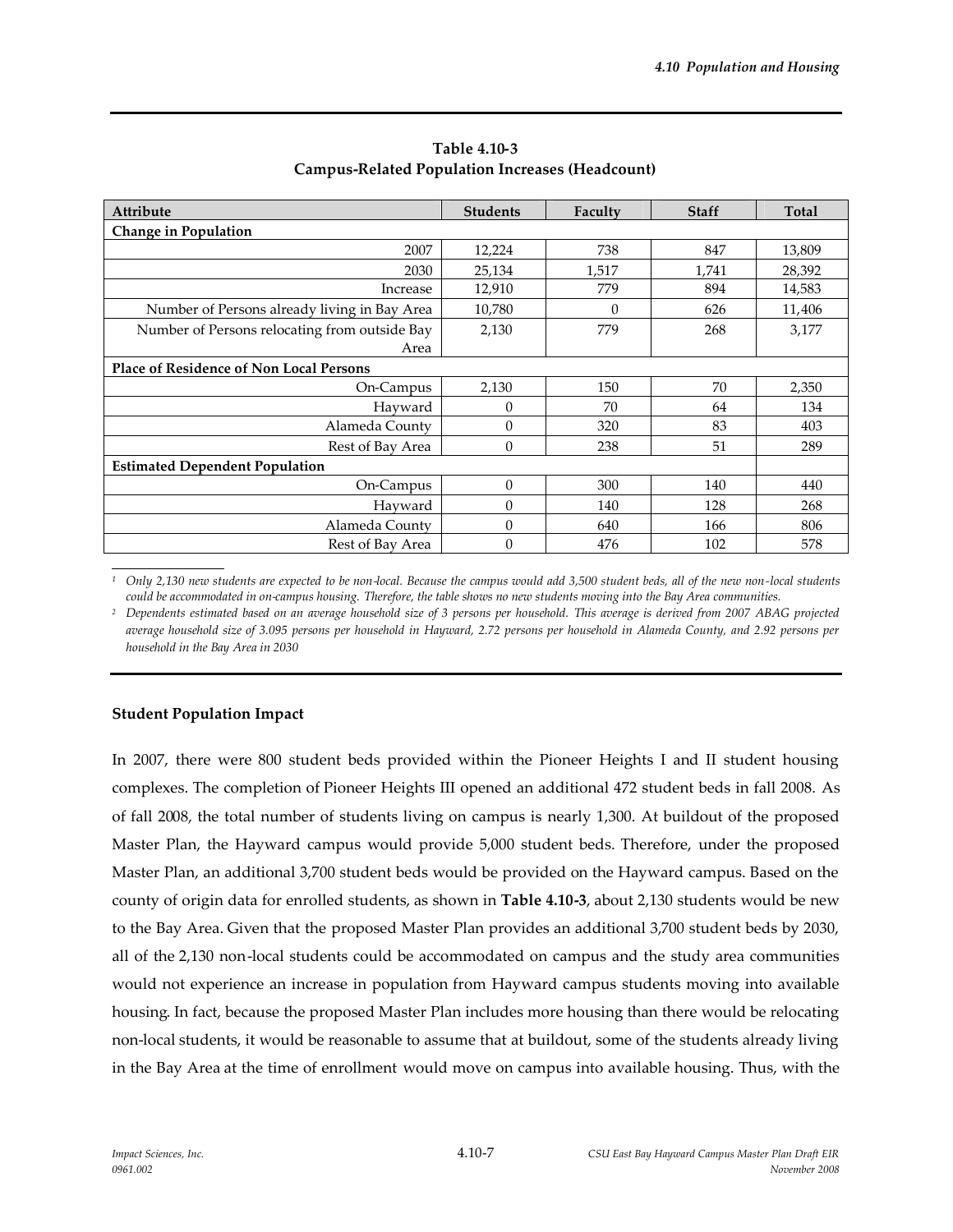provision of the planned housing, the impact of the growth in enrollment would not only be offset but the existing impact of the campus students on off-campus housing would be reduced.

#### **Faculty and Staff Impact**

**Table 4.10-3** also reports the projected increases in faculty and staff at Master Plan buildout. As the table shows, there would be a total of 1,673 additional employees on the campus at buildout. The proposed Master Plan includes the construction of up to 220 housing units on the campus for faculty and staff. Therefore, 220 of the new employees would live on campus.

With respect to the rest of the new employees, they would be expected to reside in the Bay Area in a manner similar to the current employees. As shown in the table, an estimated 134 new employees and their dependents are expected to live in Hayward, about 403 employee households would live in other communities in Alameda County, and about 289 employee households would live in other parts of the Bay Area.

Based on the above, it is estimated that approximately 402 campus-related persons (134 employees plus their dependents) would live in Hayward. The DOF estimates the current population in Hayward to be 149,205 persons. According to ABAG projections, the City of Hayward would have a population of 172,600 persons by 2030. Based on an increase in the City of Hayward population through 2030 of 23,395 persons, population growth due to the proposed Master Plan would account for approximately 2 percent of the ABAG-projected growth by 2030. When considering the campus population as a percentage of the City of Hayward population in 2030, the campus-related new population would represent less than 0.5 percent of the City's population.

Assuming one employee household per dwelling unit, the 134 employee households would together require approximately 134 dwelling units within the City of Hayward. This number reflects the maximum demand for housing at buildout of the campus under the proposed Master Plan which is expected to occur in 2030. Assuming a steady rate of increase in campus population and associated housing demand, this equates to a demand for about 7 dwelling units in Hayward each year by the campus-related households. ABAG projections indicate that there will be a growth of 6,810 dwelling units in the City of Hayward by 2030. The housing demand associated with new employee households for 134 housing units in Hayward would represent about 2 percent of projected additional housing units by 2030. As the dwelling unit growth projections published by ABAG indicate that there would be ample housing available to accommodate the indirect population increase, the impact would be less than significant.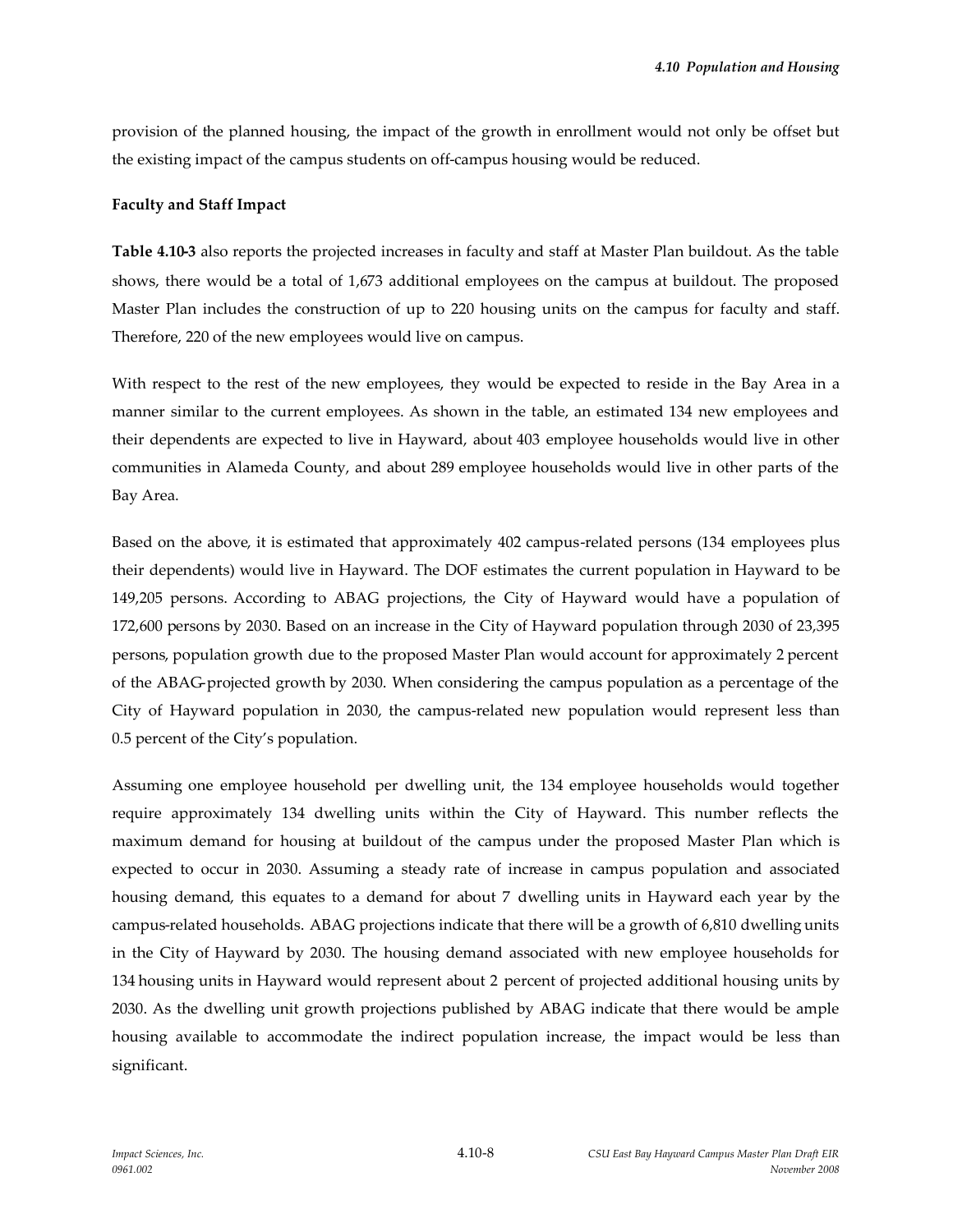With respect to the rest of Alameda County, campus-related new population that would reside in other communities in Alameda County would include 403 employees and their dependents for a total population of 1,209 persons. The current population of Alameda County is 1,543,000 persons. According to ABAG projections, the population of Alameda County would reach 1,858,800 persons by 2030. The campus-related population that would reside in Alameda County would account for approximately 0.4 percent of the growth projected by ABAG, which represents a very small fraction of the total increase in county population and is not considered substantial. These households would require up to 403 housing units. ABAG projections indicate that there will be a growth of 106,820 housing units in Alameda County by 2030. The housing demand associated with new employee households for about 403 housing units in Alameda County would represent about 0.4 percent of projected additional housing units by 2030.

In summary, there would be adequate housing available in the county and the broader Bay Area to house the campus-related new population. The impact related to the population increase would be less than significant. For impacts on study area schools, see **Section 4.11, Public Services**.

**Mitigation Measure:** No mitigation is required.

# **MP Impact POP-2: Implementation of the proposed Master Plan would not displace existing housing or population.**

**Level of Significance:** No impact

The student and faculty housing proposed as part of the Master Plan would be constructed within existing campus boundaries. Other development associated with Master Plan implementation would occur on the developed portion of the Hayward campus. The Master Plan does not propose displacement of existing housing or households on or off campus. No impact would occur.

**Mitigation Measure:** No mitigation is required.

## **4.10.4.4 Cumulative Impacts and Mitigation Measures**

As described in **Section 4.0**, **Environmental Impact Analysis**, the cumulative impact analysis is based upon buildout of the City of Hayward General Plan. Implementation of the proposed Master Plan along with buildout of the General Plan would increase the population in the City of Hayward and Alameda County. The EIR prepared for the General Plan concluded that impacts to population and housing would be less than significant at buildout of the General Plan. As discussed in the analyses above, impacts related to population and housing would be less than significant. Based on the impact analyses contained